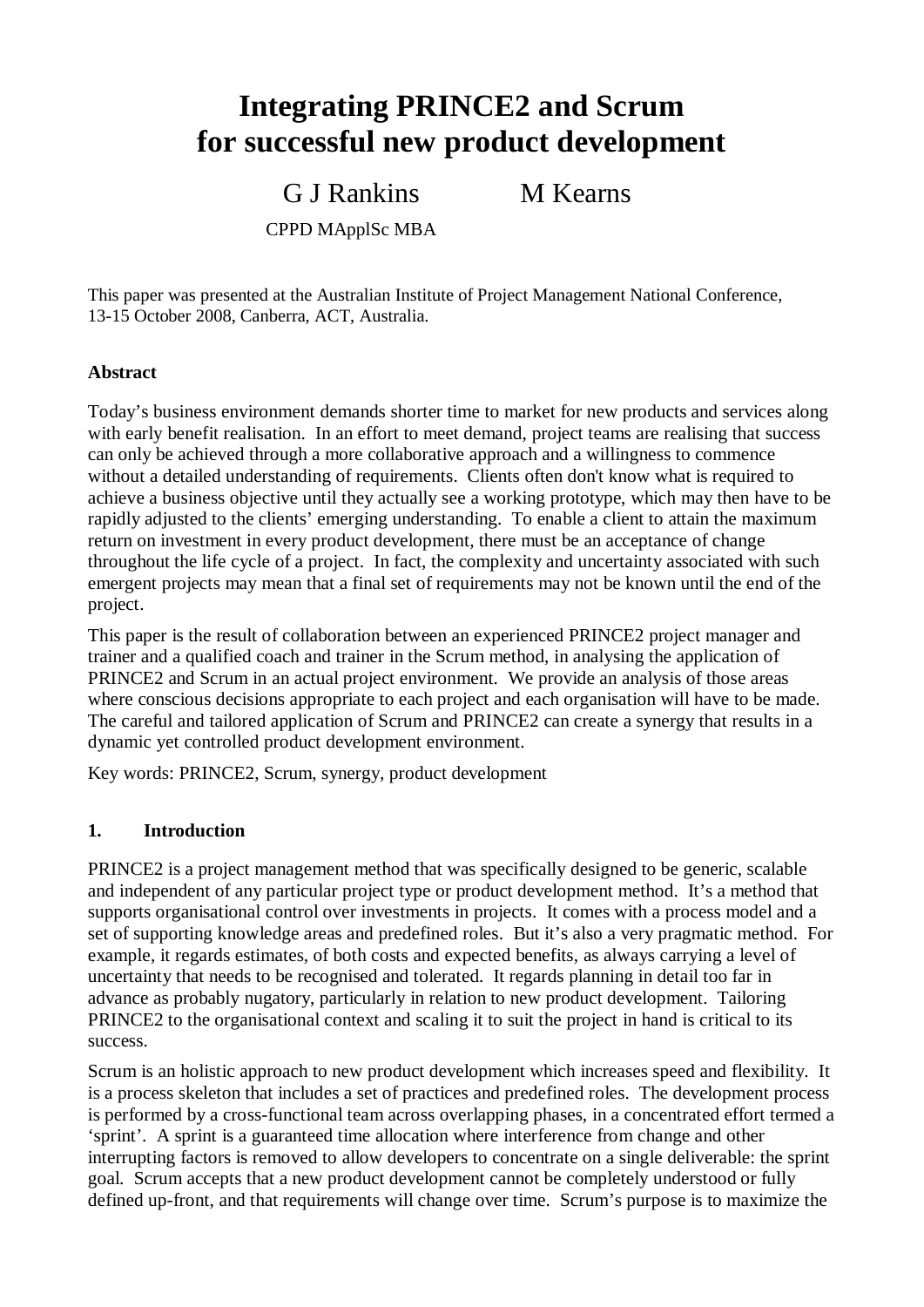development team's responsiveness to change, and to produce a working product increment which is demonstrated to and accepted by the client in every sprint. The concepts of self-directing and self-organising teams are central to the approach. Using the law of averages and an appreciation of progress against rate of change, an end date will be forecast.

# **2. Why is there a need to combine the methods?**

PRINCE2 does not require that any particular development method should be used by the teams developing new products. It does require that the work of the team be specified in advance, that it be adequately tracked while the work is being carried out, that developed products satisfy quality criteria and that products are correctly handed back to the project on completion.

PRINCE2's primary focus is on the management and governance that surrounds a project. It in no way constrains a development team as to how they should work and what tasks they must do in what order. After grouping functionality into work packages against which progress will be measured, the development team is empowered to select for itself the best way to complete the work defined in a package. Scrum provides a framework to the development team for most effectively delivering the work package.

Through a merger of the two approaches an optimum solution development approach to product development can be created. Scrum provides a framework to plan and assign tasks correctly, manage change appropriately and maintain a constant reflection on work package progress.

Project Governance is required and questions such as the following must be answered:

- $\bullet$  Are the goals and objectives of the suggested idea in line with company strategy?
- $\bullet$  Do we have the capability to deliver?
- Who has the final decision rights to approve the go ahead and apportion company budget to a project?
- Under what framework will the project be governed?

Agile principles and processes do not facilitate answering such questions. Appropriate governance processes must operate to minimize risk and increase project success; these are provided by PRINCE2.

An agile product development process provides the project with a mechanism to manage emerging requirements and maintain close collaboration between suppliers and users. Team productivity will be impacted by the use of an overly bureaucratic development process, such as a waterfall approach that isolates functional skill sets through a sequential development lifecycle process. Agile approaches provide a flexible alternative that supports stronger control mechanisms in product development.

Estimates are educated guesses, not promises. PRINCE2 recognises this and recommends the use of tolerances around budget and schedule estimates. Scrum's approach is to make an initial informed guess about velocity (the pace at which the team will be able to deliver functional increments) and adjust this planning figure at the end of each sprint.

# **3. Integrating PRINCE2 and Scrum roles**

The key development roles defined in PRINCE2 are the Senior Users, the Project Manager and the development Team Leader(s). In the Scrum method, the key roles are the Product Owner, Scrum Master and Agile Project Manager.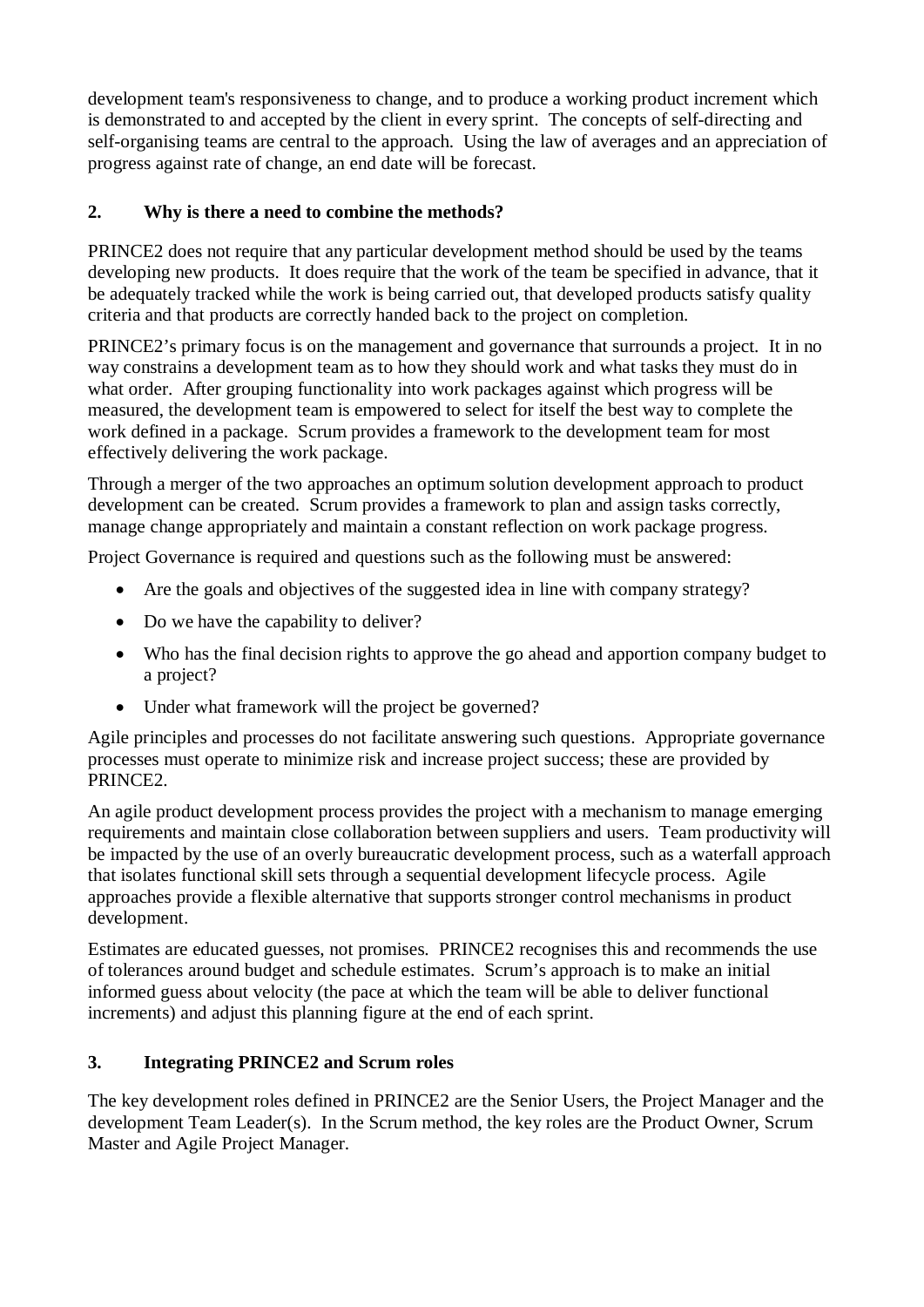Each role described above has different responsibilities and all have a good reason to be created within a project. How those roles are best combined will depend of the skills and personalities of the individuals in the development team.

The roles of Scrum Master and Agile Project Manager in the Scrum framework exist to facilitate and assist the team to develop into a self-organising and self-directing unit, and to be responsible for managing external dependencies. Individuals with a preference for a command-and-control style of management will inhibit the generation of an organic team and will not be suited as Agile Project Managers or other roles associated with managing a work package.

It is possible to map the Scrum role of Product Owner to the PRINCE2 governance role of Senior User, however, there is a need to modify the Senior User role description to ensure that the incumbent understands the responsibilities of the Product Owner in Scrum. For smaller projects, since the Senior User and Executive roles in PRINCE2 may merge, the Executive would act as Product Owner.

It may be possible to map the Scrum role of Scrum Master onto the PRINCE2 role of Project Manager, but only if the individual understood the role as supporting and empowering the development team, rather than directing their work practices. If the Project Manager could not adapt their style to the nature of the Scrum Master role, then it would be better for another individual to take the latter role. In PRINCE2, this role would then be seen as being one of several possible support roles within a Project Support Office.

Even in Scrum someone must track costs, report to the Project Board, and deal with exceptions and other issues, which fall outside the role of the Scrum Master, whose role is focussed on ensuring that the development team understands and works toward the sprint (i.e. Work Package) goal, removing all impediments the team has raised. With respect to product development, traditional project managers can provide a support role around some of the administrative gates products must pass through.

## **4. Controls**

# **4.1 Scrum as a form of control**

The use of Scrum by a product development team is a response to an uncertain situation where the scope of the product to be developed may not be full specified, but rapid progress is required. By adjusting the scope of a sprint on the basis of the productivity demonstrated by the team during the previous sprint (its velocity), the result to be achieved in subsequent sprints becomes more predictable.

# **4.2 Dealing with uncertainty**

PRINCE2 uses the concept of tolerance to allow the Project Manager some freedom to respond to the inherent uncertainty of estimates.

Scrum adjusts the scope of subsequent sprints to suit the velocity able to be achieved by the available resources in the team. In Scrum, it is accepted that accuracy can only be achieved through experience, not better estimating techniques.

## **4.3 Dealing with change**

While both PRINCE2 and Scrum recognise that change is inevitable, they handle change in different ways. In PRINCE2, approval of a change may increase scope, budget and duration of a Stage. In Scrum, the duration of a sprint is held constant; change is accommodated by holding sprint duration constant and varying scope and/or budget.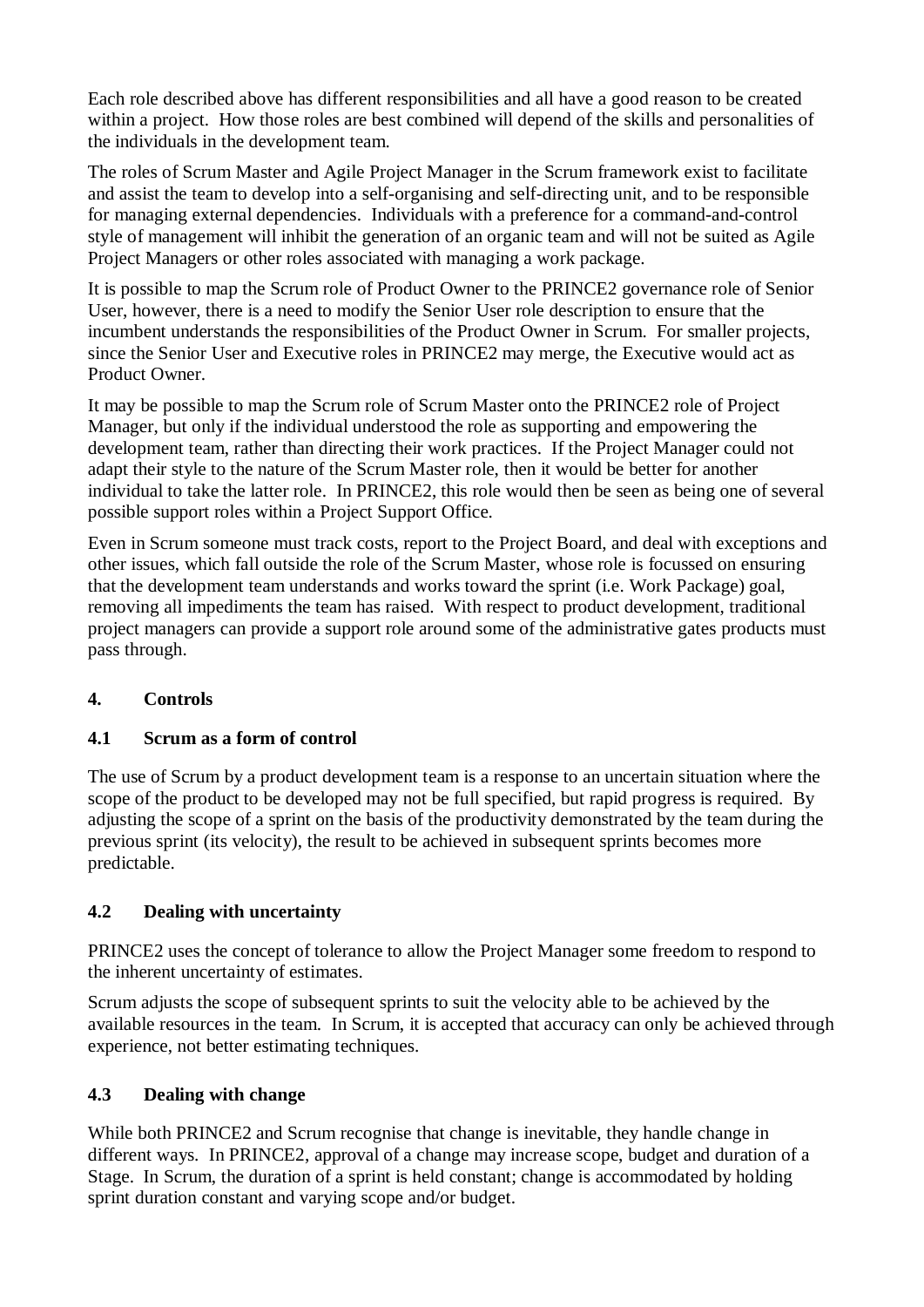Where it is likely that not all backlog items with be completed in a sprint, the Scrum Master may reduce scope by removing items from the sprint backlog. Conversely, where it becomes apparent that the team will be able to deliver more in a sprint than originally estimated based on the velocity obtained by the team in the previous sprint, the Scrum Master may add items to the sprint backlog.

The approach to change in PRINCE2 is more formal, involving a change control technique and possible a change authority with a change budget. Approval of a change will generally involve an increase in the duration of a Stage and in its associated budget, or the removal of a lower priority requirement from the scope of the Stage. The latter is analogous to the Scrum approach, however the Product Owner has the final say in all changes in scope, and changes suggested by a Scrum Master must be first agreed with the business (through the Product Owner ). Transparency is ensured in Scrum through the clear definition of key roles.

# **4.4 Dealing with issues and exceptions**

In PRINCE2, issues include problems impacting or arising from product development. An exception is a situation where it is predicted that an allowed tolerance around a target for budget, duration, quality, risk, etc will be breached at the end of a Stage. The exception situation is recorded as an issue. Formally, a Stage which is in exception is prematurely terminated, an impact analysis is required, and a replacement Stage Plan may be requested by the Project Board.

In Scrum, issues impacting product development are referred to as impediments. Where an impediment to completing the backlog allocated to a sprint cannot be removed, the sprint may be terminated.

In both cases, the exception is intended to return control directly and publically to those governing the project, so that critical decisions can be made transparently and corrective action taken.

# **5. Issues at points of intersection**

## **5.1 Product Descriptions, Work Packages and the definition of 'done' for sprint products**

In PRINCE2, a Product Description is a specification of a product. For example, there must be a Product Description of the final product of each Stage. Scrum provides the team with the ability to revise scope before commencement of each sprint in a Stage, in light of the velocity achieved over previous sprints and the team's view as to whether the goals of the stage can be achieved within the timeframes given. If there were to be multiple sprints in each Stage, then the question arises as to how to define the final product of the Stage in this environment of variable scope.

Also, there remains the necessity of adequately testing and correctly handing over completed artefacts developed by the Scrum team, which carries with it the requirement of specifying quality criteria and other completion criteria. In PRINCE2 this is achieved via completion criteria specified in Product Descriptions and Work Packages. If the Release backlog was contained in the Composition section of the Product Description, and if formal change control were used to vary this backlog in view of the velocity achieved in the early sprints of the stage, then the needs of both methods will have been served. The handover criteria specified in the Work Package for a sprint will always include the necessity of completion of required quality control activities. The Project Quality Plan would need to reflect these arrangements.

## **5.2 Communication**

The communication plan of agile projects is extremely important, particularly because of the need to manage the expectations of stakeholders with no prior exposure to agile methods such as Scrum. These stakeholders include those will use the final products of the project, where the scope of these products cannot be known in advance.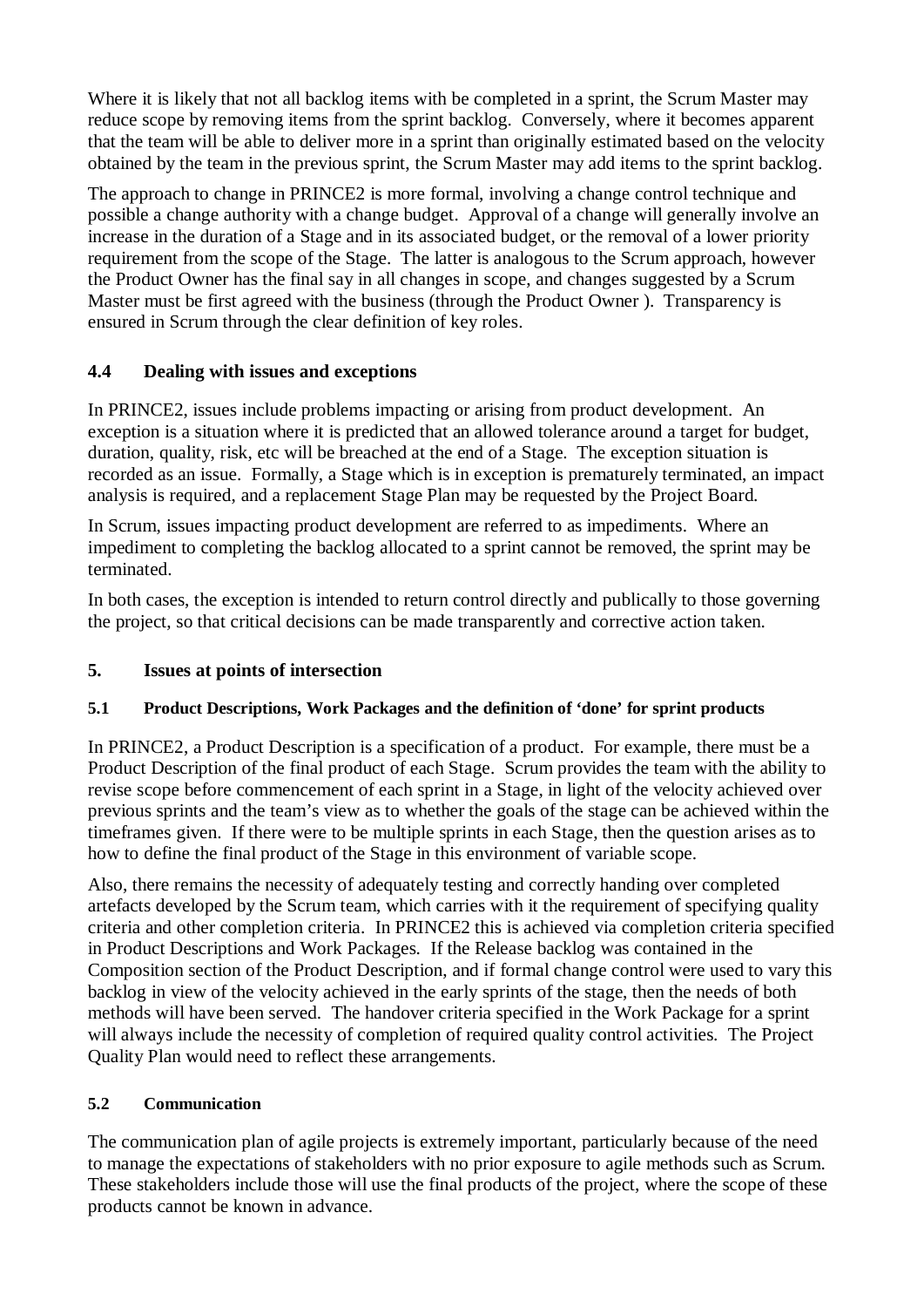#### **6. Overlaying process models**

The following diagram indicates the key points at which the PRINCE2 process model has to be modified to reflect the needs of the Scrum approach to product development.



*Figure 1 Integrating PRINCE2 and Scrum Process Models* 

These key integration points (the highlighted boxes in the above diagram) include:

- $\bullet$  The Project Plan in PRINCE2 is a high-level plan covering the entire life of the project. Detail is developed in Stage Plans in a just-in-time manner. If Scrum is to be used for product development, then the Project Plan should include a preliminary Release Plan.
- In developing Stage Plans, the Product Description of the final product of the Stage would now include details of the backlog to be addressed in developing this product.
- The Work Package, negotiated between Project Manager and Team Leader (or Iteration Manager) in a sprint planning meeting, would now include details of the backlog to be addressed by the sprints covered by the Work Package, as well as completion criteria such as required quality criteria and the quality review method to be used.
- The development team will hold daily Scrum meetings, at which impediments to the team's progress will be raised, an recorded as a project issue. While there is nothing to stop an impediment being raised at any time, the value of the daily standup meeting is that the Scrum Master will be aware of the impediment within no more than a 24 hour lag.
- At a frequency determined by the Project Manager, the Scrum Master will provide a Burndown Chart in a Checkpoint Report to indicate progress to date against the expected team velocity.